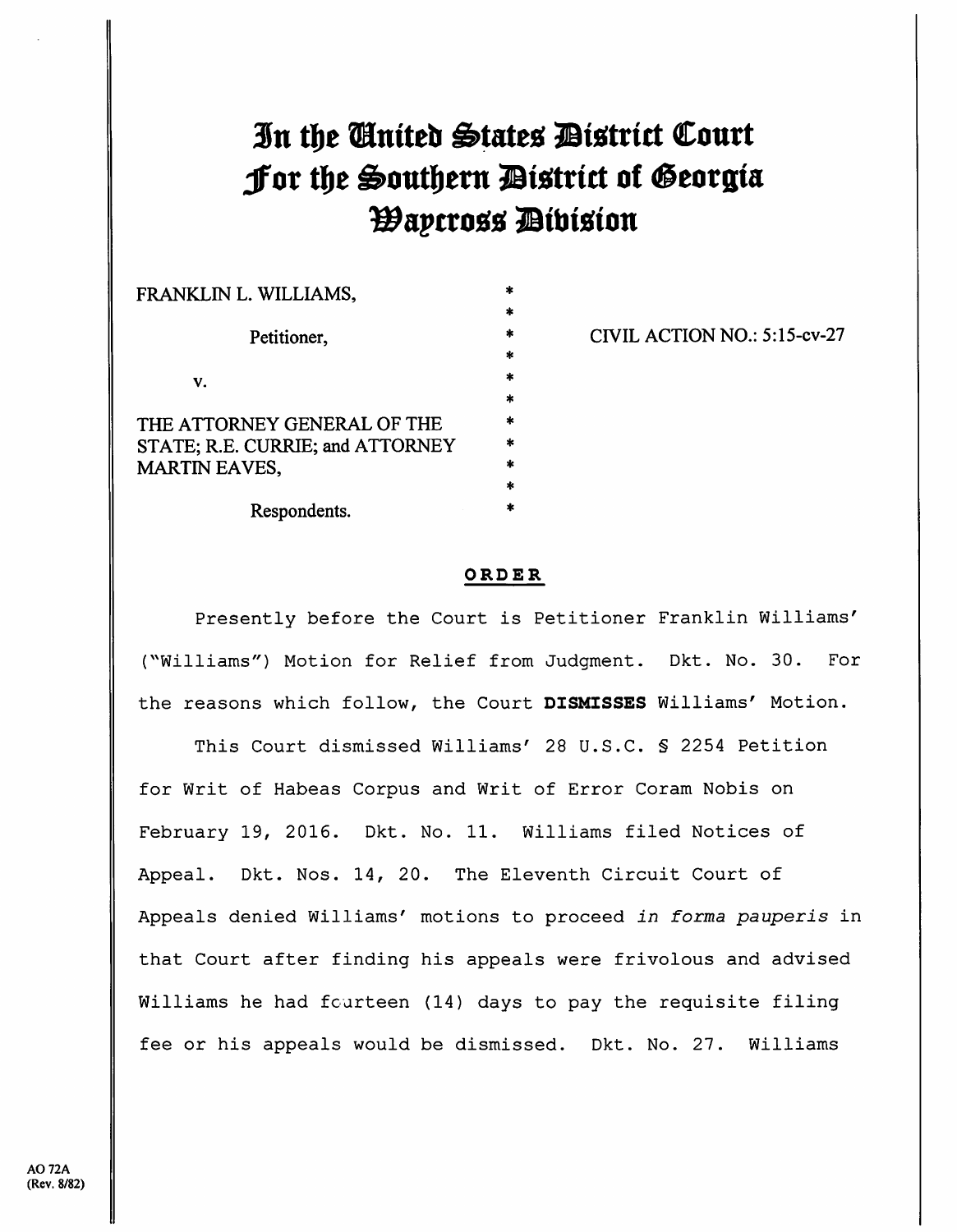failed to pay the filing fee, and his appeals were dismissed for lack of prosecution. Dkt. Nos. 28, 31.

In his Motion, Williams objects to the Eleventh Circuit's dismissal of his appeals for lack of prosecution based on his failure to pay the appellate filing fee. Dkt. No. 30, p. 2. Williams states the fact that his appeals were dismissed without <sup>a</sup> ruling on the merits shows ^'that <sup>a</sup> [sic] injunction was filed without notice as well as no opportunity to be heard was granted. Just dismissed as to the <sup>14</sup> days to pay filing fee." Id. Williams attached to his Motion the letter from the Eleventh Circuit Clerk of Court informing this Court that Williams' appeal had been dismissed for failure to prosecute because Williams had failed to pay the filing fee. Id. at p. 4; Dkt. No. 28.

It is clear Williams mistakenly sent his Motion to this Court. Through his Motion, he seeks relief from the Eleventh Circuit Court of Appeals' dismissal and judgment, not from the judgment of this Court. Consequently, this Court DISMISSES Williams' Motion.

2